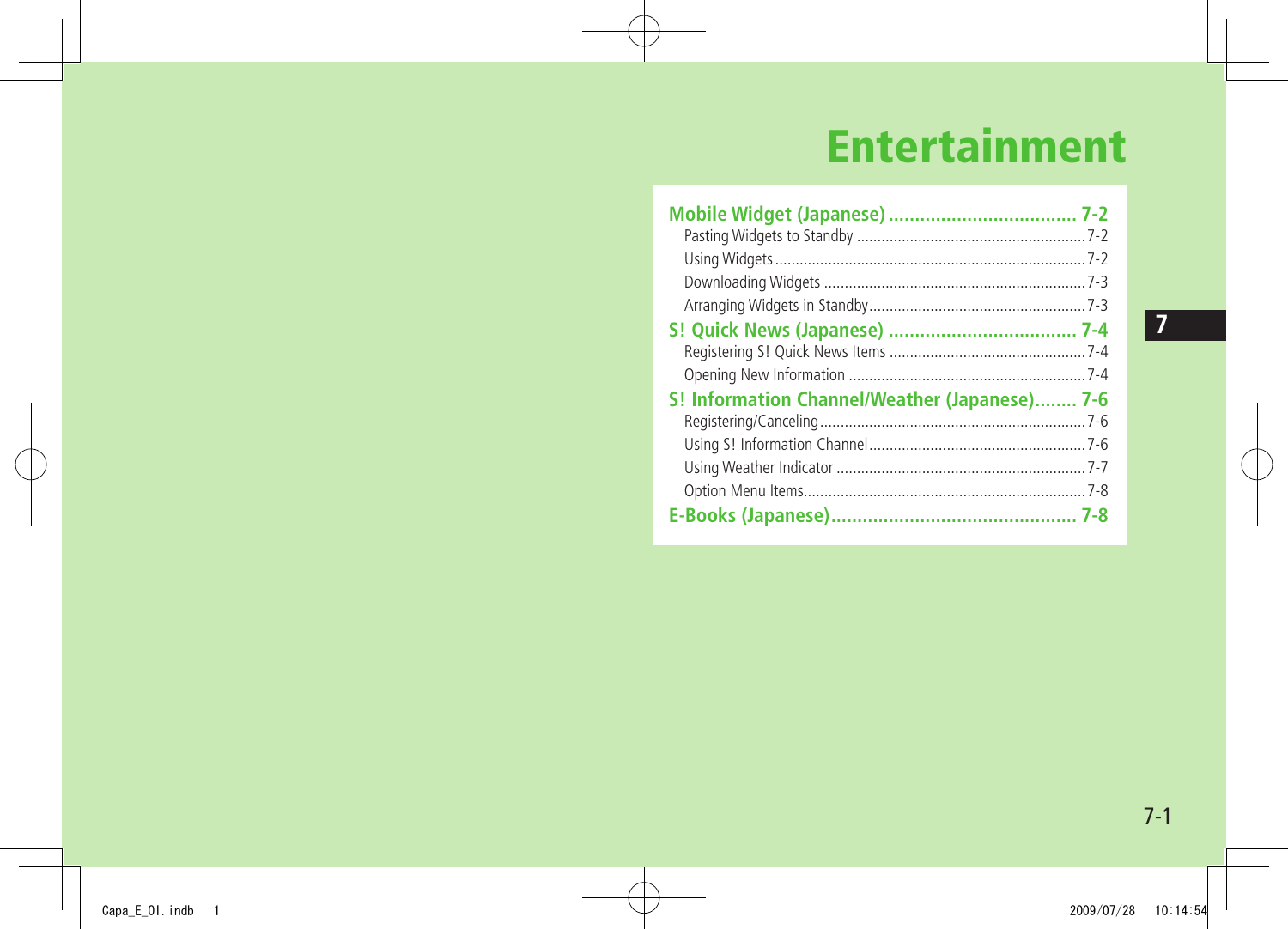## <span id="page-1-0"></span>**Mobile Widget (Japanese)**

**Paste widgets to Standby to access information or tools from Standby.**

### **Network Widget**

Some widgets may periodically connect to network, incurring packet transmission fees.

● During transmission, other functions (e.g. Video Calls) may be disabled.

■ **View Mobile Widget Overview**  $\geq$  Main Menu  $\geq$  **Entertainment**  $\geq$  Mobile Widget  $\geq$  Information

### ■ **Show/Hide Widget**

**>Main Menu ▶ Entertainment ▶ Mobile Widget ▶ Information**  $\geq$ In Standby,  $\left(\overline{\rightarrow}\right)$ 

### **Pasting Widgets to Standby**

**Paste up to five widgets per sheet. Select from four sheets and organize sheets by theme.**

 $\left[\blacksquare\right]$ **1**

Widget List appears.

- Select a widget  $\rightarrow \infty$ **[Menu]**  $\rightarrow$ **Paste on Stand-by**  $\rightarrow$  Select a sheet
- $\overrightarrow{3}$  to move to target location  $\rightarrow$   $\boxed{\bullet}$

**Toggle Sheets >**In Standby, **[Back]** or **[Forward]**

#### **Note**

- Alternatively, Main Menu ▶ Entertainment ▶ Mobile Widget ▶ Widget Contents or Main Menu ▶ Data Folder ▶ Widget to select widgets
- When saving widgets from microSD to Standby, do not remove microSD Card.

### **Using Widgets**

### **Selecting Widgets in Standby**

**1** In Standby,  $\begin{pmatrix} 0 \end{pmatrix}$ 

Pointer ( $\mathbb Q$ ) appears.

- $\bullet$  To disable pointer:  $\circled{=}$  or  $\circled{}=$
- **2**  $\bullet$  to move pointer  $\rightarrow$  Select a widget

Follow onscreen instructions.

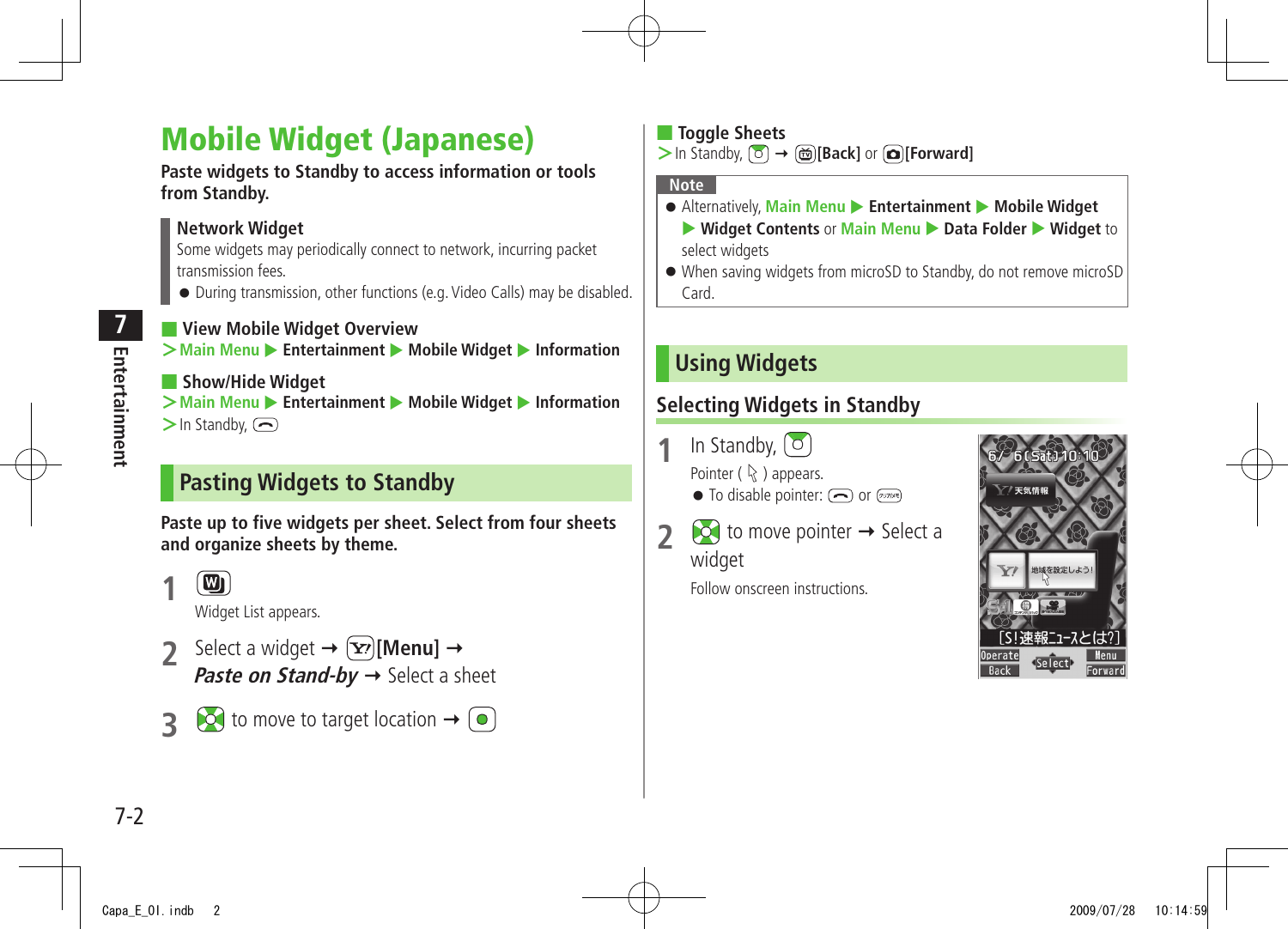### **Selecting Widgets from Widget List**

<span id="page-2-0"></span>

**Installing Widgets**

**Rear** Move overlapping widget to background

**Reload** Update widget

### **Downloading Widgets**

**Main Menu > Entertainment > Mobile Widget** X **Widget Contents**

### **1 Download Widget YES**

931P connects to the Network, and download site appears. Follow onscreen instructions.

**Entertainment**

Entertainment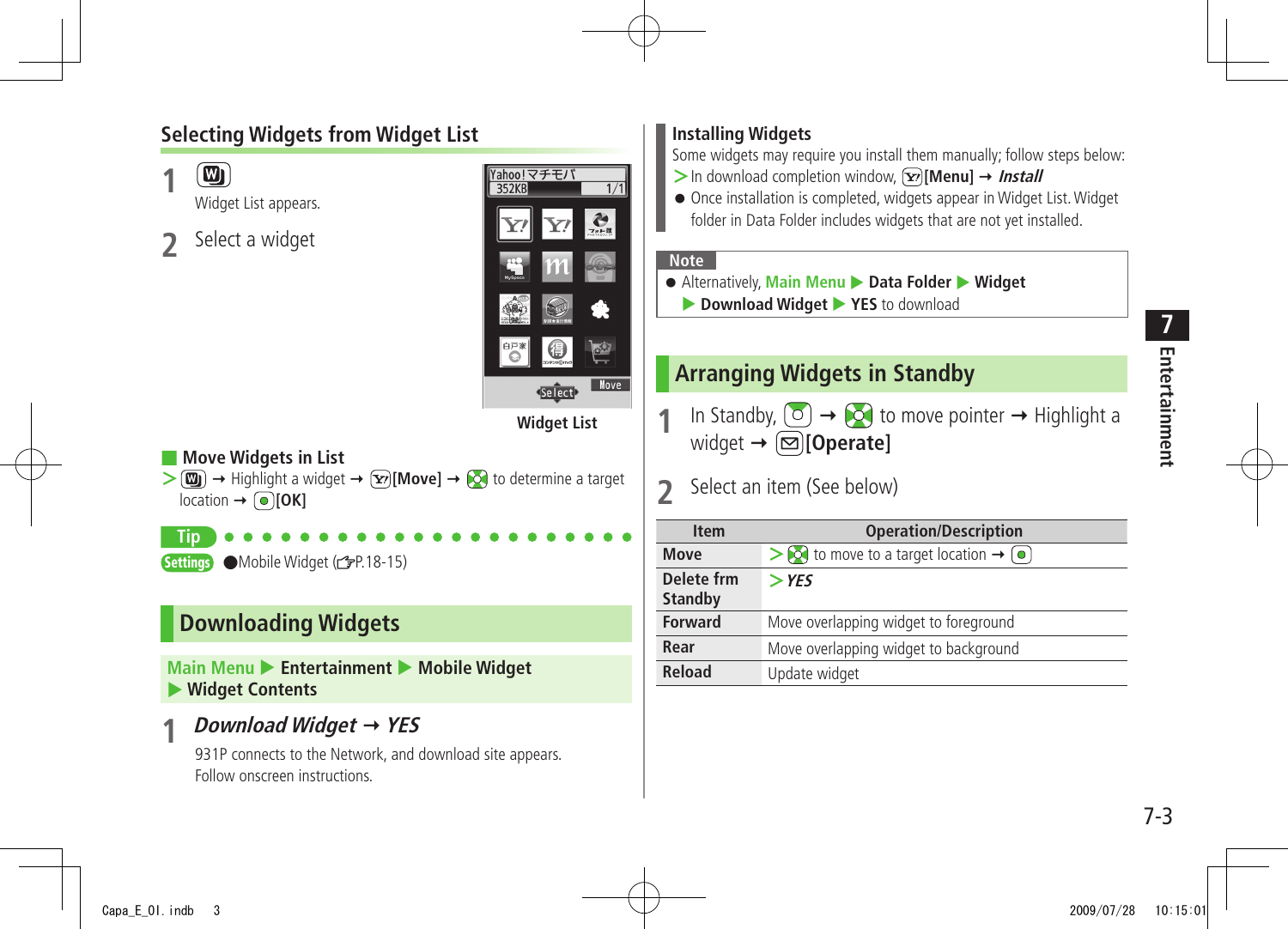## <span id="page-3-0"></span>**S! Quick News (Japanese)**

#### **Add news headlines, weather forecasts, etc. via S! Quick News List to scroll across Standby Window.**

● Registering or viewing S! Quick News incurs transmission fees. No fees apply for viewing ticker information. For more information, visit SOFTBANK MOBILE Corp. Website (http://www.softbank.jp).

### **Registering S! Quick News Items**

● Register one **Quick** news, up to four **General** news and one **Special**  news.

#### **Main Menu > Entertainment > S! Quick News** X **S! Quick News List**

**1 Add News YES**

Yahoo! Keitai connects and contents list appears.

**2** Select an item

Follow onscreen instructions.

### **Opening New Information**

### **Viewing New Information in Standby**

When new information is received, @ appears in Standby.

- In Standby,  $\boxed{\circ}$   $\rightarrow$   $\boxed{\circ}$  to move pointer  $\rightarrow$  Select ticker
- **2 [Select]**

Content list appears.

**3** Select information

Details appear.

**Tip**

- 
- Settings Turn Back Light Off after All S! Quick News Viewed (FP.18-6) ●Show Only Unread Items in Standby ●Change Marquee Speed ●Hide S! Quick News ●Show Image Data ( P.18-16)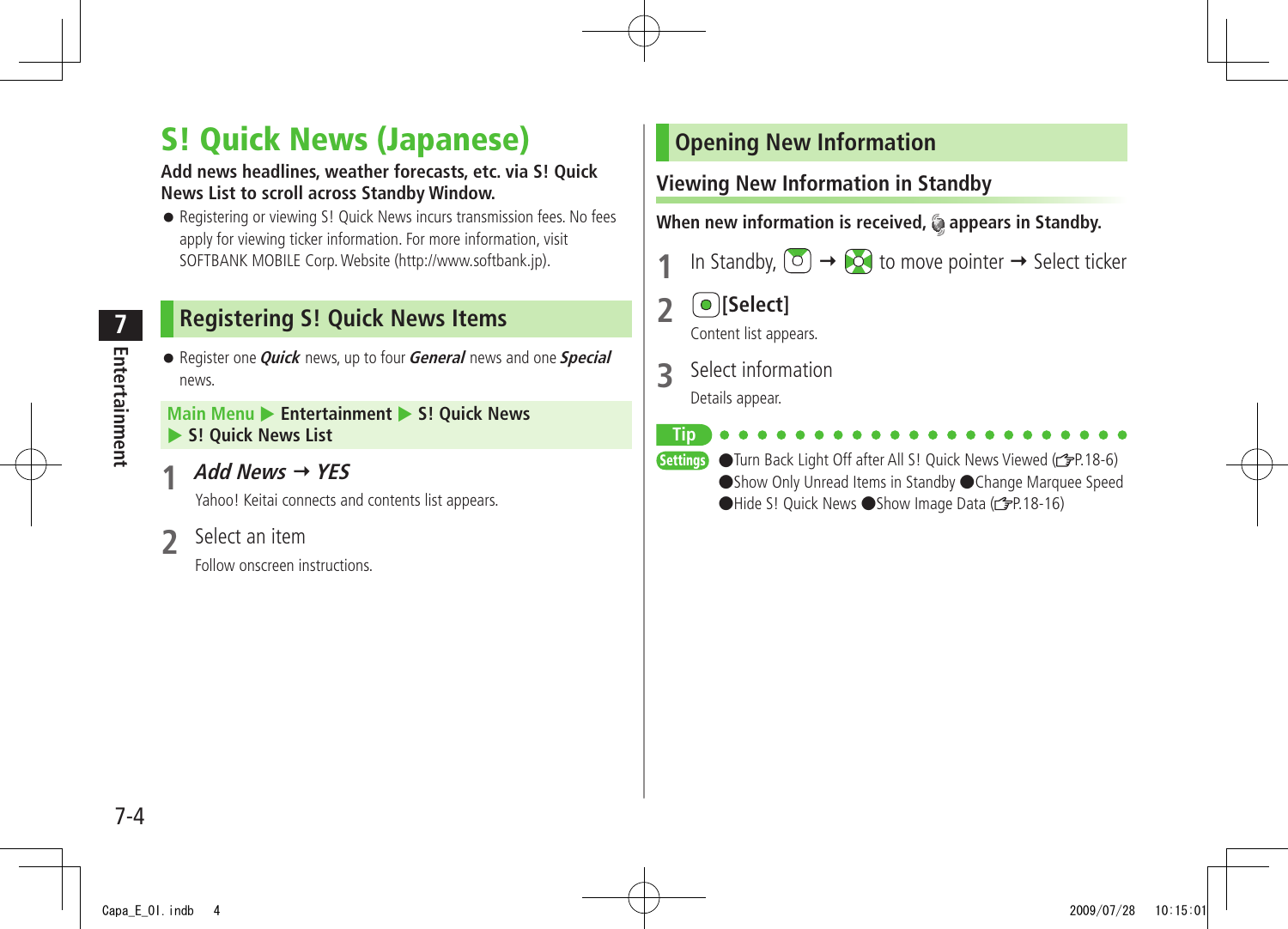### **Opening S! Quick News List**



#### **Main Menu > Entertainment > S! Quick News S! Quick News List**

- **1** Select an item Content list appears.
- **2** Select information Detailed information appears.
- **3** To connect to the Network, select a title **YES**

■ **Update Manually**  $>$  In Step1,  $\overline{Y}$ [Menu]  $\rightarrow$  *Update* or *All Update*  $\rightarrow$  YES

#### ■ **View Summary**  $>$  In Step 1, highlight information  $\rightarrow \sqrt{Y}$  [Menu]  $\rightarrow$  *Summary Display*

#### ■ **Delete Registered Items**  $>$  In Step 1, (highlight information  $\rightarrow$ ) **[Menul**  $\rightarrow$  *Delete* or **All Delete**  $\rightarrow$  **YES** ( $\rightarrow$  For **All Delete**, enter Phone Password)

#### **Note**

● Alternatively, Main Menu ▶ Entertainment ▶ S! Ouick News ▶ Settings ▶ Del S! Quick News List ▶ YES to delete all information

#### **Tip**

Settings ●Automatically Update S! Quick News List **ODelete S! Quick News Information (PP.18-16)**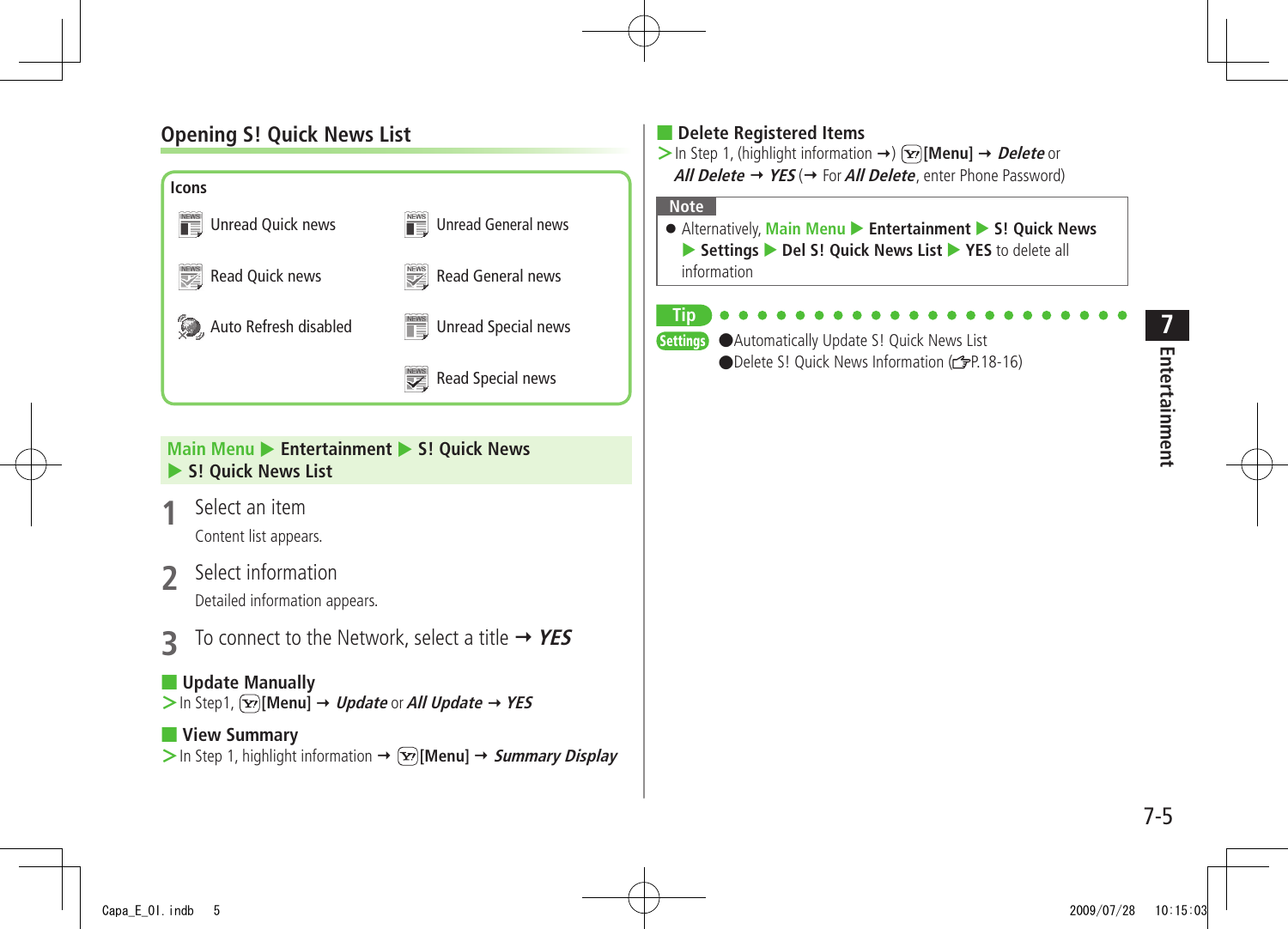## <span id="page-5-0"></span>**S! Information Channel/Weather (Japanese)**

**Subscribe to content and periodically receive updates. Set Weather Indicator to appear on Standby.**

● Transmission fees apply for updates.

### **Registering/Canceling**

**Main Menu ▶ Entertainment ▶ S! Info Ch./Weather** 

**1 Register/Cancel YES**

931P connects to the Network. Follow onscreen instructions.

### **Using S! Information Channel**

● Up to seven updates are saved.

### **Viewing New Information**

When information arrives,  $\frac{\omega_0}{\hbar}$  and Event **Indicator appear in Standby.**

In Standby,  $\left( \circ \right) \rightarrow \left( \circ \right)$  to move  $pointer \rightarrow Select$  Event Indicator

**2 [Select]**

Follow onscreen instructions.  $\bullet$  Option Menu Items ( $\leq P.7-8$ )



#### ■ **Manually Retrieve Information** Select Event Indicator "**Failed to download**"

- Alternatively, **Main Menu ▶ Entertainment** 
	- ▶ S! Info Ch./Weather ▶ Get Latest Contents ▶ YES

■ **Delete Information**

- $>$ **Main Menu** ▶ **Entertainment ▶ S! Info Ch./Weather** 
	- ▶ Highlight What's New? ▶  $\boxed{\mathbf{x}}$  [Menu] ▶ Delete ▶ YES

#### **Note**

- Alternatively, **Main Menu** X **Entertainment**
	- ▶ S! Info Ch./Weather ▶ What's New? to retrieve information
- If there is unread information in both S! Quick News and S! Information Channel,  $\mathcal{E}_{\text{e}}$  does not appear. Only Event Indicator appears.

### **Viewing Previously Received Information**

#### **Main Menu ▶ Entertainment ▶ S! Info Ch./Weather**

*History*  $\rightarrow$  Select a date **for unread news and for read news appear.** 

### ■ **Delete History**

- >**Main Menu** ▶ **Entertainment** ▶ S! Info Ch./Weather ▶ History
	- ▶ (Highlight a History) ▶  $\boxed{\mathbf{x}}$  **[Menu]** ▶ **Delete** or **Delete all** ▶ YES
	- ( X For **Delete all**, enter Phone Password)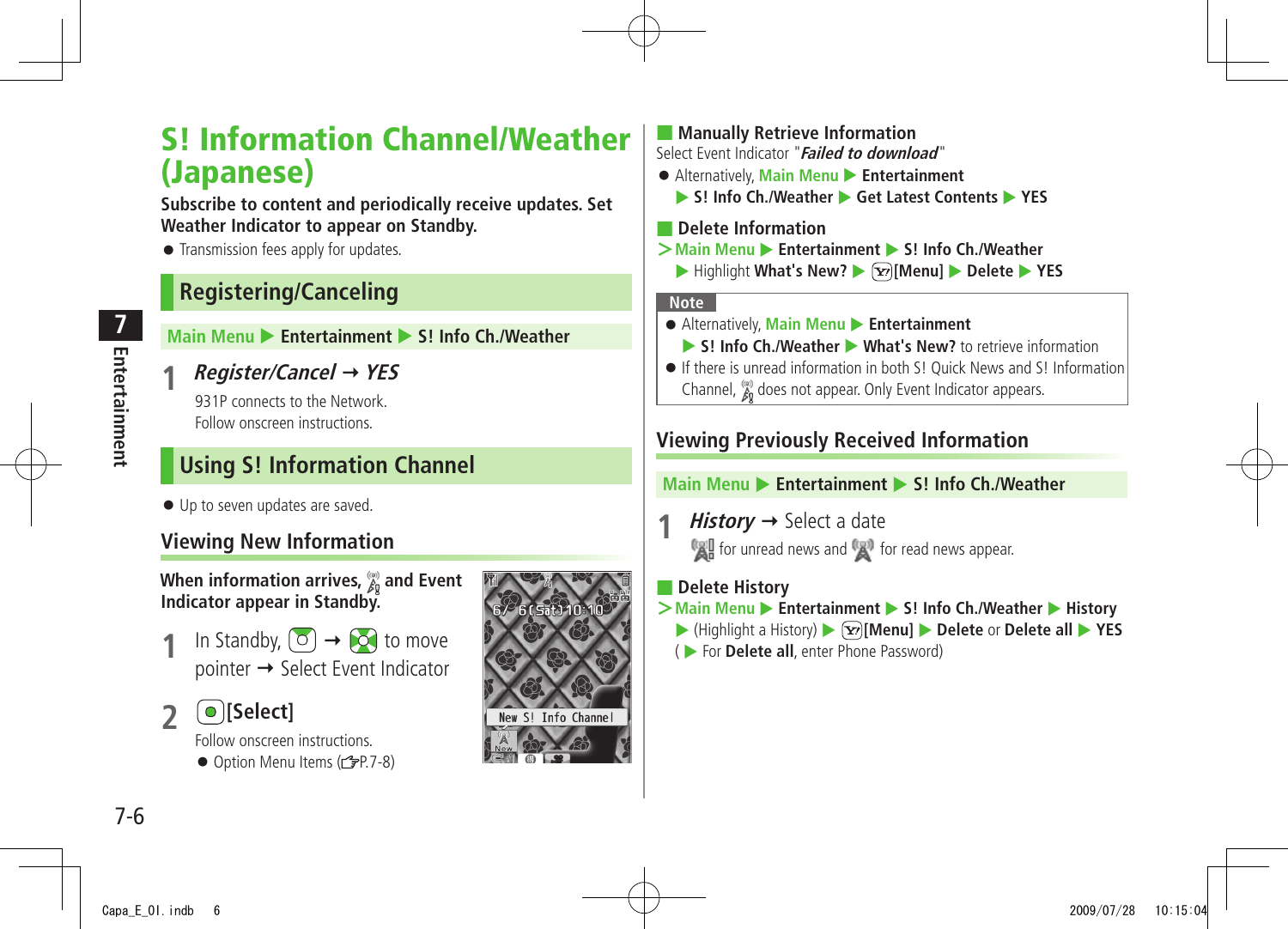### <span id="page-6-0"></span>**Using Weather Indicator**

**Weather Indicator for current forecast area appears in Standby.**

### **Viewing New Information**

**Event Indicator and Weather Indicator appear for weather updates.**

- In Standby,  $\begin{pmatrix} 0 \end{pmatrix} \rightarrow \begin{pmatrix} 0 \end{pmatrix}$  to move pointer  $\rightarrow$  Select Event Indicator or Weather Indicator
- **2 [Select]**

Information appears. Follow onscreen instructions.

● Option Menu Items (c 子P.7-8)

#### **Weather Indicator**

Indicators are updated periodically. Example:  $\bigcirc$  Clear,  $\bigcirc$   $\triangleright$   $\neq$  Rain later thunderstorm,  $\circ$  /  $\circ$  Cloudy with occasional snow, etc. • See Weather Indicator List ( $\mathscr{P}$ P.19-24) for a complete list of indicators.

■ **Manually Update Weather Indicator** Select Event Indicator "**Failed to download**"

- Alternatively, **Main Menu** X **Entertainment**
	- ▶ S! Info Ch./Weather ▶ Weather Indicator ▶ Manual Update X **YES**
- **Hide Event Indicator**
- $>$ **Main Menu ▶ Entertainment ▶ S! Info Ch./Weather** 
	- ▶ Weather Indicator ▶ Missed Event Settings ▶ OFF

#### **Note**

- Alternatively, view forecast details from **Main Menu**
	- **Entertainment S! Info Ch./Weather** Weather Indicator
	- X **Weather**

### **Hiding Weather Indicator**

#### **Main Menu > Entertainment > S! Info Ch /Weather** X **Weather Indicator** X **Display Settings**

### **1 OFF**

● When Display Settings is set to **OFF**, update is also deactivated.